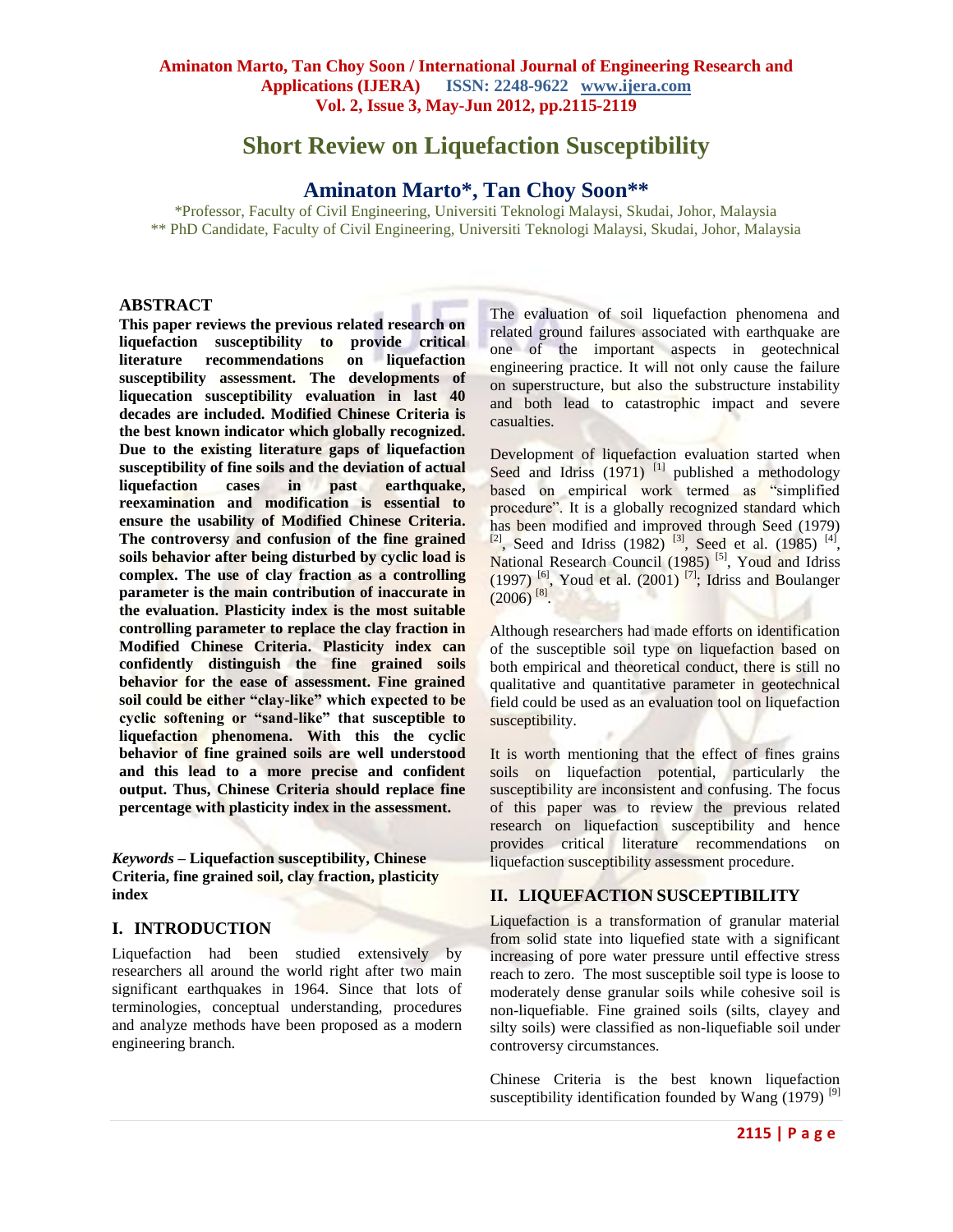following the 1975 Haichang Earthquake and 1976 Tangshan Earthquake. However, Wang did not include the observation data of low plasticity soil (ML). Most of the tested soils had clay contents less than 15%. Hence, the insight is discriminating and less significant.

Based on reevaluation of Wang's work, Seed and Idriss  $(1982)$  <sup>[3]</sup> stated that soil which susceptible to liquefaction behavior must fulfill three basic criteria. It had become the state of practice in evaluation of liquefaction susceptibility. The criteria as shown in Figure 1 including (1) contains less than 15% clay fraction (finer than 0.005 mm); (2) liquid limit (LL) less than 35%; (3) water content (WC) higher than 90% LL



**Figure 1** Chinese Criteria after Wang (Seed and Idriss (1982)

However, this procedure is too conservative and less reliable. The main reason is that the practice on determination of soil index such as liquid limit is different from ASTM International's procedure. Extensive attempts had been made by other researchers to ascertain an accurate susceptibility assessment.

Finn (1991)<sup>[10]</sup> suggested the following adjustments for in accordance of US standard: (1) decrease fines content by  $5\%$ ; (2) increase LL by  $1\%$  and (3) increase water content by 2.

Andrews and Martin (2000)<sup>[11]</sup> refined empirical data and produced a new assessment index as shown in Table 1. It is a transformation of Chinese Criteria in accordance to US standard. The major differences of Modified Chinese Criteria with original Chinese Criteria are that 0.0002 mm was used as limit between clay and silt particles and liquid limit should be obtained using Casagrande type equipment.

| Table 1: Modified Chinese Criteria (Andrews and |
|-------------------------------------------------|
| <b>Martin</b> , 2000)                           |

| <b>Clay</b><br><b>Content</b> | Liquid Limit $\langle$<br>32%                                                                                          | Liquid Limit<br>><br>32%                                                                        |
|-------------------------------|------------------------------------------------------------------------------------------------------------------------|-------------------------------------------------------------------------------------------------|
| < 10%                         | Susceptible                                                                                                            | Further<br>studies<br>required<br>(considering plastic<br>sized<br>clay<br>non<br>grain - mica) |
| $>10\%$                       | studies<br>Further<br>required<br>(considering)<br>non<br>plastic clay sized<br>$grain$ – mine and<br>quarry tailings) | Not susceptible                                                                                 |

Chinese Criteria method was globally used as indicator until 1990s. Researchers start to question and debate on the use of clay fraction as means to indicate the liquefiable of soil when some field observation of past earthquake especially 1989 Loma Prieta Earthquake, 1994 Northridge Earthquake, 1999 Kocaeli Earthquake and 1999 Chi-Chi Earthquake show that silty and clayey sands exhibits liquefaction behavior.

Past earthquake observations show that percentage of "clay-size" particle in determination is misled; the "clay mineral" percentage is more relevant. Hence, with a combination with LL, plasticity index (PI) is a better indicator than by using clay content. Researchers using different approach had reach similarity in distinguish behavior of silts on liquefaction susceptibility will be discuss briefly in the followings paragraphs.

Guo and Prakash  $(2000)$ <sup>[12]</sup> carried out test on silt-clay mixtures and found a threshold value of PI at around 4- 5 which silt-clay mixtures have highest susceptibility of liquefaction. At lower plasticity range, PI is inversely proportional to liquefaction resistant while PI is directly proportional to liquefaction resistant at higher plasticity range; which illustrated in Figure 2 Therefore, more details and comprehensive study is warranted to prove that the lowest level of liquefaction resistance is at  $PI =$ 4.They recommend that more research to understand seismic behavior of fined grained soils is essential.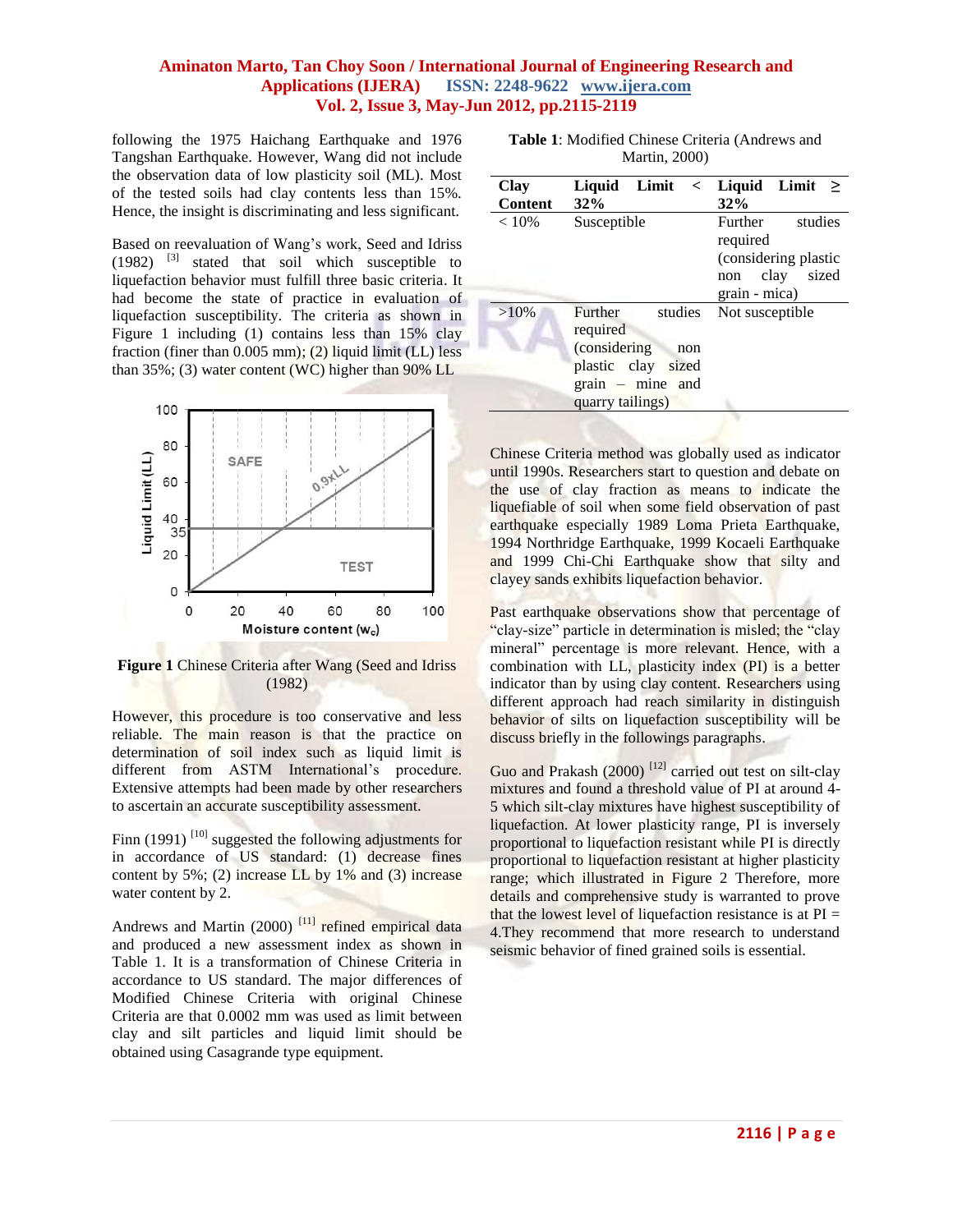

**Figure 2** Normalised cyclic ratio vs plasticity index on indisturbed samples (Guo and Prakash, 2000)

Seed et al.  $(2001)$ <sup>[13]</sup> indicate that PI of 10 is the hallmark of soil had the tendency to liquefy while soils with  $10 < PI < 12$  fall into an "uncertain range". Seed et al. (2003) recommended an assessment chart to incorporate Modified Chinese Criteria with influences of fines contents in the assessment as shown in Figure 3. In other words, it acts as a summary of current findings. The soils laid in Zone A are prone to liquefaction while soils within Zone B is potentially susceptible to liquefaction. The soils which not out of the Zone A and Zone B are considered as nonliquefiable.



**Figure 3** Recommendations Assessment of Liquefiable Soil Types (Seed et al., 2003)

Bray and Sancio  $(2006)$ <sup>[14]</sup> agree that PI is a good index of liquefaction susceptibility together with WC / LL criterion. Based on field observation and cyclic tests result, they conclude that liquefaction start to occur on loose dense soils of  $PI < 12$  (low plasticity) at WC / LL  $> 0.85$  while soils between PI of 12 to 18 were less liquefaction potential.  $PI > 18$  is a hallmark where soils are not susceptible to liquefaction. However, this

proposed criterion should be use with caution and based on own engineering judgment. Although PI is a good screening tool for liquefaction susceptibility, factors such as soil mineralogy, void ratio and etc. should be implicitly taken into consideration.

Boulanger and Idriss  $(2006)$ <sup>[15]</sup> give a less conservative statement; sand-like fine grained soil with  $PI < 7$  is liquefiable and any PI beyond that value will exhibit clay-like fine grained soils behavior. Figure 4 illustrate the transition behavior of fine grained soils.



**Figure 4** Transition of sand-like to clay-like behavior of fine grained soils (Boulanger and Idriss, 2006)

Gratchev et al.  $(2006)$ <sup>[16]</sup> examined the validity of using PI as screening parameter based on literature. Based on the results of undrained cyclic stresscontrolled ring-shear tests, liquefaction potential of soil decreasing when PI value is increasing and liquefaction will not happen to soil with  $PI > 15$ .

Prakash and Puri  $(2010)$ <sup>[17]</sup> had extended their previous work. They stated that the use of fine percentages for liquefaction susceptibility determination should be discontinued. Plasticity index gives more quality review and more research on this is needed to fill the literature gaps.

## **III. FINES INFLUENCE ON LIQUEFACTION**

Basically, the evaluation of liquefaction of cohesionless soils is well defined with remarkable developments. The analysis of clean sand with few fines had obtained a general agreement globally either in form of laboratory testing or in-situ investigation. On the other hands, soils containing fines fraction (silty or clayey soils) are not well defined. This is because the physical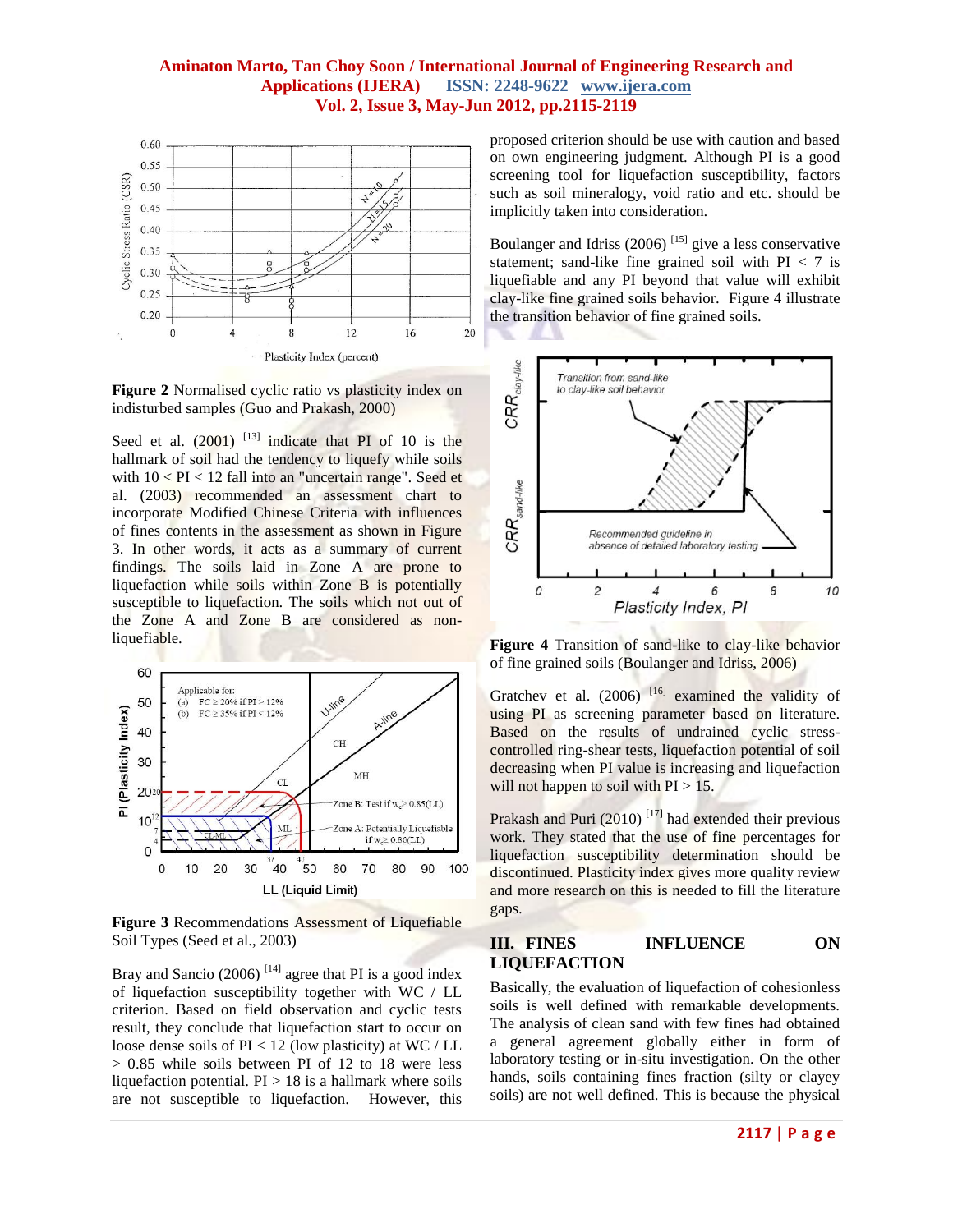process of how the fines undergoes cyclic loading is complex and a lots of literature gaps on that.

Comprehensive site investigation on ground failure in Adapazali caused by 1999 Kocaeli Earthquake was studied by Sancio et al. (2004)<sup>[18]</sup>. Results of tests on undisturbed soil samples from the sites show that the liquefaction phenomenon of Adapazali soil contains a significant amount of clay-size particles which is supposed to be non-liquefiable. Besides, the soil properties of liquefaction cases in 1999 Chi-Chi Earthquake are deviated from the expected on Modified Chinese Criteria.

Youd et al. (2001)<sup>[19]</sup> in NCEER Workshop highlighted this confusion and agreed that Modified Chinese Criteria is inadequate to define vulnerability of fine grained soil toward liquefaction. Hence, more consensus research is a must for this critical state to improve the usability and ensure the accurate results being evaluated.

Thus, susceptibility of silts is unclear because it falls between high susceptibility soil (sand) and nonsusceptible (clay). Silts could be grouped as liquefiable very fine sand as its particle size; or act as plastic fines to infill sand grains and then reduced the void ratio. Hence Boulanger and Idriss (2006)<sup>[15]</sup> recommended that fine grained soil should be divided into two sub categories for reliable results. The two sub categories are "sand-like" and "clay-like" fine grained soils.

#### **IV. CONCLUSION AND RECOMMENDATION**

This paper had outlined the developments of liquefaction susceptibility in last 40 decades. Due to the disagreements in soil index test procedure, original Chinese Criteria had been changed to the Modified Chinese Criteria to fits globally use standard, in accordance of ASTM International.

Although Modified Chinese Criteria is well known, the usability of the Chinese Criteria had been in doubt when it is deviated from the actual field observation of past earthquake. The controversy and confusion of the fines grained soils behavior after disturbed by cyclic load is complex. Hence, review on fine grained soils which vulnerable to liquefaction must be study and more related research on this was warranted.

Researchers found similarity and questioning on the use of clay fraction as screening criteria in Chinese Criteria. More recent, researchers tentatively consider the plasticity index as controlling variable in their study on liquefaction susceptibility. Given the current literature reviews, it is believed that clay fraction could lead to inaccurate results.

Plasticity index can confidently distinguish the fine grained soils behavior either "clay-like" which expected to be cyclic softening or "sand-like" that liquefiable. With this information, the cyclic behavior of fine grained soils are well understood and this lead to a more precise and confident output. Thus, Chinese Criteria should replace fine percentage with plasticity index in the criterion.

## **ACKNOWLEDGEMENTS**

The authors would like to thank the Universiti Teknologi Malaysia and ZAMALAH UTM for the financial support.

## **REFERENCES**

- [1] H. B. Seed, and I. M. Idriss, Simplified Procedure for Evaluating Soil Liquefaction Potential. *Journal of Geotechnical Engineering, 97(9),* 1971, 1249– 1273.
- [2] H. B. Seed, Soil liquefaction and cyclic mobility evaluation for level ground during earthquakes, *Journal of Geotechnical Engineering*, *105(2),* 1979, 201–255.
- [3] H. B. Seed, and I. M. Idriss, Ground motions and soil liquefaction during earthquakes. *Earthquake Engineering Research Institute Monograph,*  Oakland, Califonia, 1982.
- [4] H. B. Seed, K. Tokimatsu, L. F. Harder, and R. M. Chung, The Influence of SPT Procedures in Soil Liquefaction Resistance Evaluations. *Journal of Geotechnical Engineering, 111(12)*, 1985, 1425 – 1445.
- [5] National Research Council (NRC), Liquefaction of soils during earthquakes, *National Academy Press*, Washington, D.C, 1985.
- [6] T. L Youd, and I. M Idriss, *Proc. NCEER Workshop on Evaluation of Liquefaction Resistance of Soils*, Nat. Ctr. for Earthquake Engrg. Res., State Univ. of New York at Buffalo , 1997.
- [7] T.L. Youd, I.M. Idriss, R.D. Andrus, I. Arango, G. Castro, J.T. Christian, R. Dobry, W.D.L. Finn, L.F. Harder, M.E. Hynes, K. Ishihara, J.P. Koester, S.S.C. Liao, W.F, Marcuson, G.R. Martin, J.K. Mitchell, Y. Moriwaki, R.B. Seed, and K.H. Stokoe, Liquefaction Resistance of Soil: Summary report from The 1996 NCEER and 1998 NCEER / NSF Workshops on Evaluation of Liquefaction Resistance of Soils", *Journal of Geotechnical and*